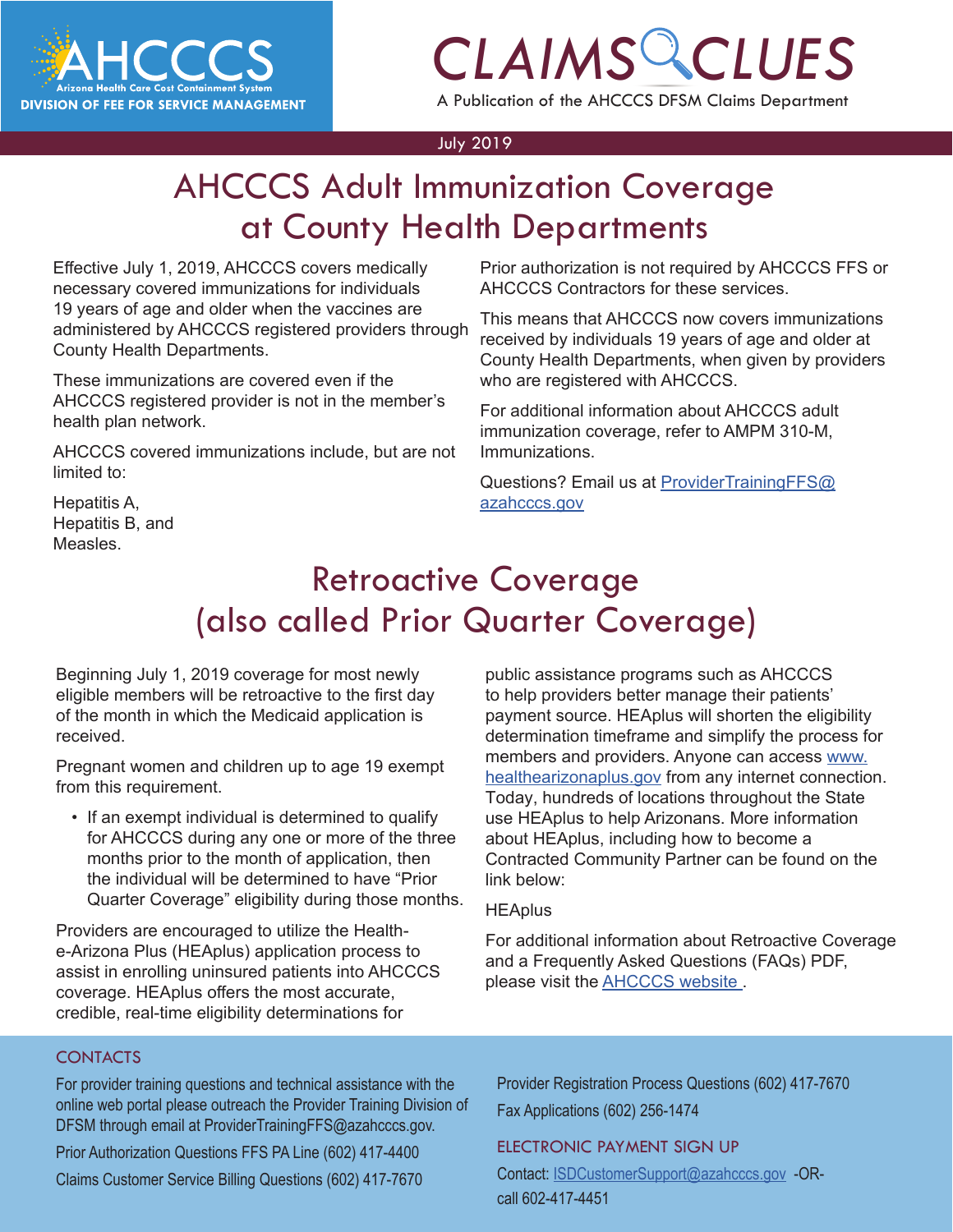# *CLAIMS CLUES* <sup>2</sup>

### Direct Care Worker Agency Monitoring

In 2019, DFSM plans to conduct annual monitoring of Direct Care Service Agencies serving Tribal ALTCS members who live in their own homes. The monitoring will ensure the provision of:

- Service delivery in accordance with authorizations and the member's needs,
- Quality of care for members, and
- Training and supervision of Direct Care Workers.

Monitoring will be occurring at least once a year via a desk level audit, and it will incorporate elements from [AMPM Chapters 900 and 1200](https://www.azahcccs.gov/shared/MedicalPolicyManual/).

### **It will be based on the following six Direct Care Agency standards:**

**Standard 1:** The Direct Care Agency shall perform periodic supervisory visits to ensure quality services are provided by the Direct Care Worker.

Supervisory visits must be documented in the member's case file and cross-referenced in the Direct Care Worker's personnel files.

**Standard 2:** The Direct Care Agency ensures that the Direct Care Worker Agency supervisor completes a performance evaluation of the Direct Care Worker while the Direct Care Worker is present.

The Direct Care Agency must also ensure that supervisors follow supervisory visit timeframes.

**Standard 3: The Direct Care Agency must ensure** that supervisors meet timeframes and conduct Supervisory Visits that do not require the Direct Care Worker's presence.

The timing of these supervisory visits for the first 90 days is based on the date of the initial service provision, and not the date of the initial service authorization.

• The first Supervisory visit occurs before the 5th day from the date of initial service provision, and the visit did not occur on the date of the initial service provision.

- The 30<sup>th</sup> day Supervisory visit occurs on/within five days after due date.
- The 60<sup>th</sup> day Supervisory visit occurs on/within five days after due date.
- The 90<sup>th</sup> day Supervisory visit occurs on/within five days after due date.
- Ongoing 90<sup>th</sup> day Supervisor visits occur at least every 90 days from the previous visit. This visit must not occur more than five days after its due date.

**Standard 4:** The Direct Care Agency is responsible for ensuring compliance with the Training and Testing Period standards.

All documentation of testing and training must be in Direct Care Worker's personnel file.

• Please note that the DCW must have current CPR and first aid certifications, prior to providing care to an ALTCS member.

**Standard 5:** The Direct Care Agency is responsible for ensuring the Direct Care Workers have six hours of continued education annually.

Continued education shall include training on relevant topics (Principles of Caregiving, Alzheimer's Disease and Other Dementias" modules developed by representatives of residential care, home and community based care, experts in the fields of communication, and behavior). The same topics cannot be repeated year after year.

**Standard 6:** The Direct Care Agency shall integrate the use of the AHCCCS Direct Care Worker and trainer testing records online database into day to day business practices.

The primary purpose of the online database is to serve as a tool to support the portability or transferability of Direct Care Worker or trainer testing records from one employer to another employer.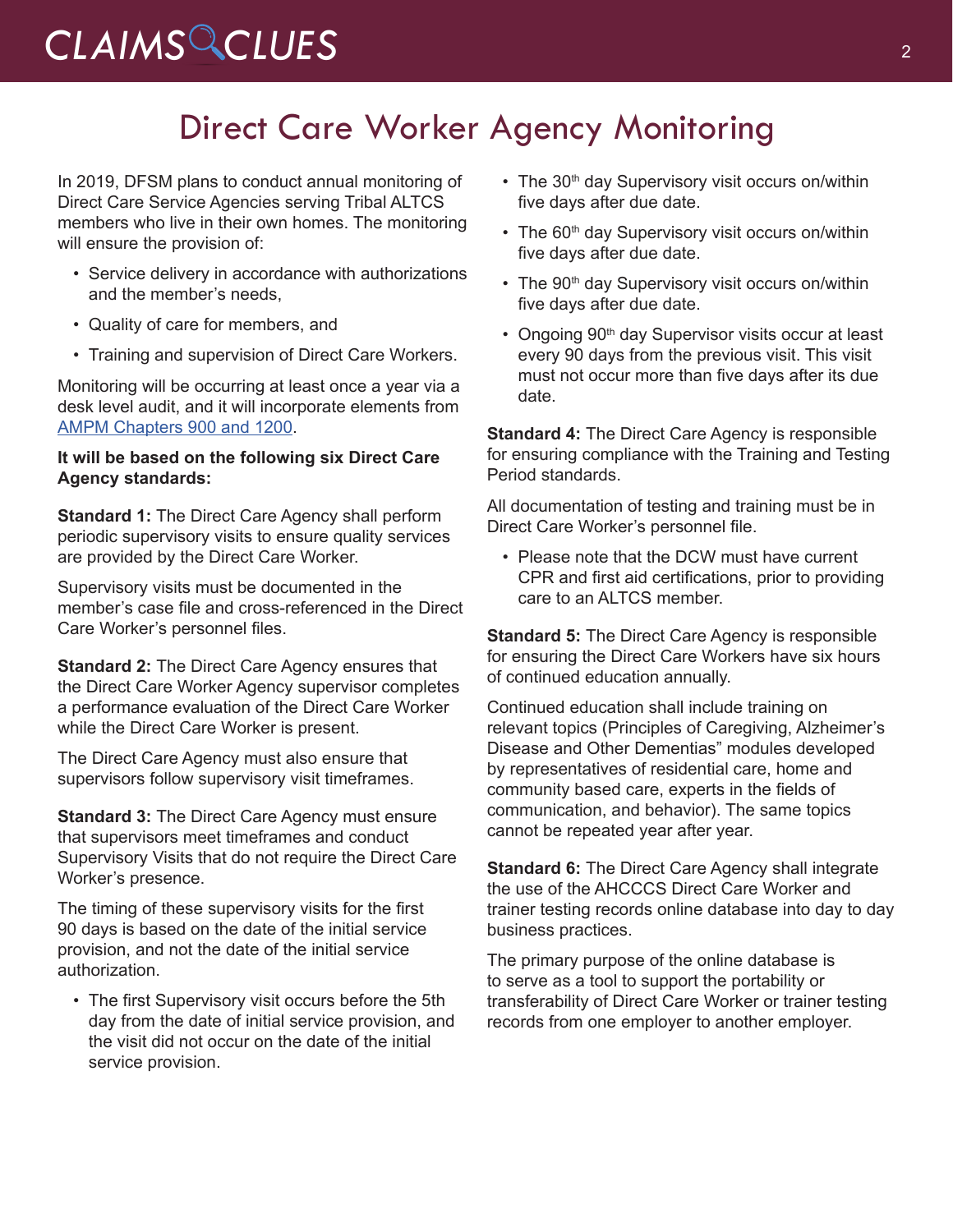# CLAIMS CLUES<sup>3</sup>

### Behavioral Health Residential Facility (BHRF) Per Diem Rate Information

AHCCCS has received questions regarding what is and what is not included in the per diem rate for Behavioral Health Residential Facilities (BHRFs). The following information can be found in the AHCCCS Medical Policy Manual (AMPM), [Policy 320-V,](https://www.azahcccs.gov/shared/Downloads/MedicalPolicyManual/300/320v.pdf)  [Behavioral Health Residential Facilities](https://www.azahcccs.gov/shared/Downloads/MedicalPolicyManual/300/320v.pdf).

Care and services provided in a BHRF are based on a **per diem rate (24-hour day)**, require prior and continued authorization and **do not include room and board**.

**NOTE:** Prior Authorization is not required for IHS/638 providers.

The following services shall be made available and provided by the BHRF and cannot be billed separately, unless otherwise noted below:

a. Counseling and Therapy (group or individual):

Note: Group Behavioral Health Counseling and Therapy may not be billed on the same day as BHRF services unless specialized group behavioral health counseling and therapy have been identified in the Service Plan as a specific member need that cannot otherwise be met as required within the BHRF setting;

- b. Skills Training and Development:
	- i. Independent Living Skills (e.g. self-care, household management, budgeting, avoidance of exploitation/safety education and awareness);
	- ii. Community Reintegration Skill building (e.g. use of public transportation system,

understanding community resources and how to use them); and

- iii. Social Communication Skills (e.g. conflict and anger management, same/oppositesex friendships, development of social support networks, recreation).
- c. Behavioral Health Prevention/Promotion Education and Medication Training and Support Services including but not limited to:
	- i. Symptom management (e.g. including identification of early warning signs and crisis planning/use of crisis plan);
	- ii. Health and wellness education (e.g. benefits of routine medical check-ups, preventive care, communication with the PCP and other health practitioners);
	- iii. Medication education and selfadministration skills;
	- iv. Relapse prevention;
	- v. Psychoeducation Services and Ongoing Support to Maintain Employment Work/ Vocational skills, educational needs assessment and skill building;
	- vi. Treatment for Substance Use Disorder (e.g. substance use counseling, groups); and
	- vii. Personal Care Services (see additional licensing requirements in A.A.C. R9- 10- 702, R9-10-715, R9-10-814).

### Covered Behavioral Health Services Guide – Important Notice

In early 2019, information contained within the AH-CCCS Covered Behavioral Health Services Guide (CBHSG) will be transitioned into the following areas:

- AHCCCS Medical Policy Manual ([AMPM\) Poli](https://www.azahcccs.gov/shared/Downloads/MedicalPolicyManual/310B.pdf)[cy 310-B, Behavioral Health Services Benefit](https://www.azahcccs.gov/shared/Downloads/MedicalPolicyManual/310B.pdf)  $\Box$  Title XIX/XXI benefit information.
- [AMPM Policy 320-T, Non-Title XIX/XXI Behav](https://www.azahcccs.gov/shared/Downloads/MedicalPolicyManual/320T.pdf)[ioral Health Services](https://www.azahcccs.gov/shared/Downloads/MedicalPolicyManual/320T.pdf)

□ Non-Title XIX/XXI service information.

- Appropriate AMPM Policies as necessary, including:
	- □ AMPM Policy 310-BB, Transportation; and
	- □ AMPM Policy 310-V, Behavioral Health Residential Facilities (BHRFs).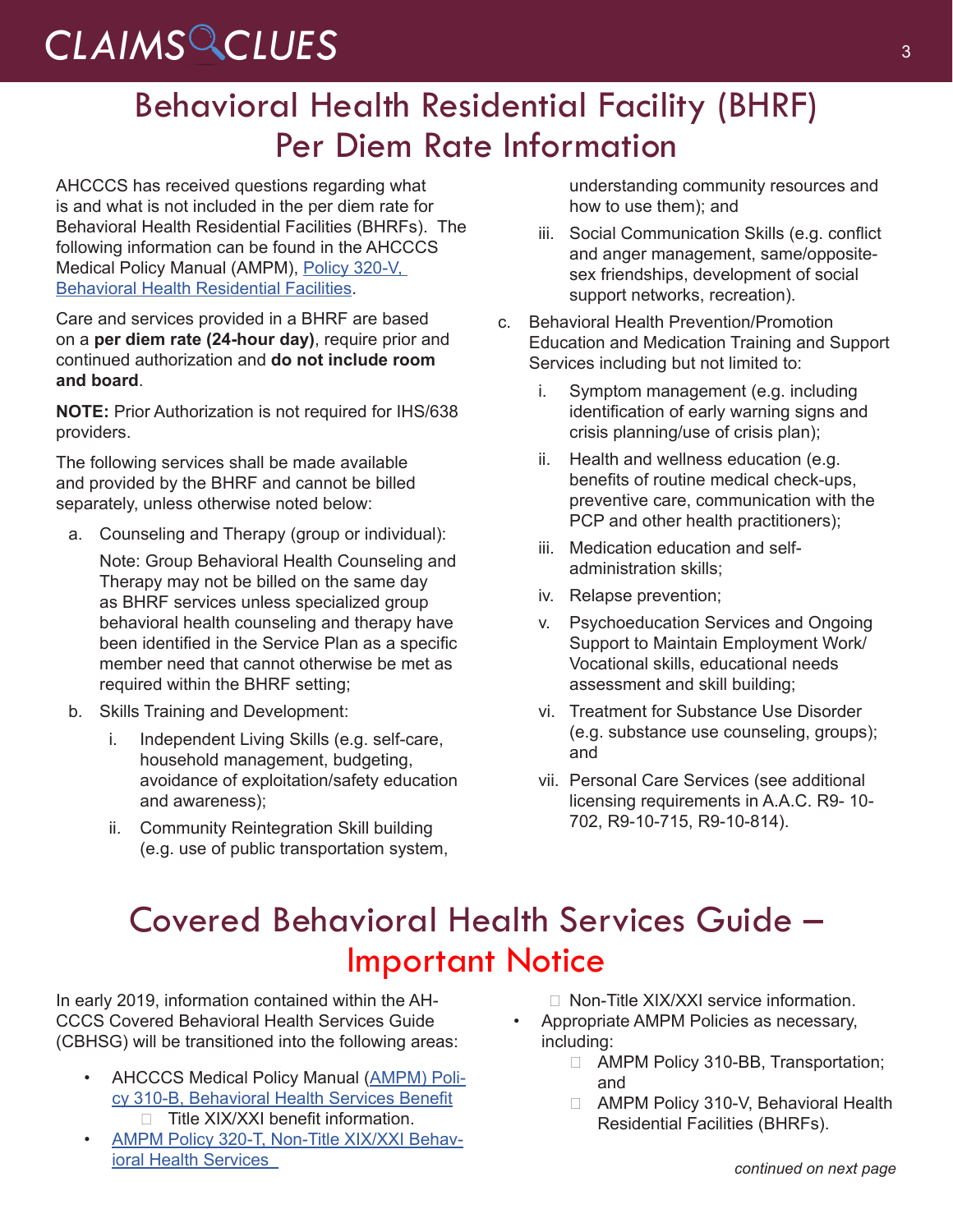### Covered Behavioral Health Services Guide Continued

- The Fee-For-Service (FFS) and IHS/Tribal Provider Billing Manuals
	- [Chapter 19, Behavioral Health Services,](https://www.azahcccs.gov/shared/Downloads/MedicalPolicyManual/310B.pdf)  [FFS Provider Billing Manual](https://www.azahcccs.gov/shared/Downloads/MedicalPolicyManual/310B.pdf)
		- Behavioral Health services billing information for FFS Providers
			- □ **Note**: Billing information in the FFS Provider manual is primarily directed to FFS providers; however, the general billing information not identified as specific to FFS providers may also be referred to by ACC (MCO) providers. For FFS Providers, any billing information noted as specific to ACC (MCO) only

does not apply to FFS.

- Chapter 12, Behavioral Health Services, [IHS/Tribal Provider Billing Manual](https://www.azahcccs.gov/PlansProviders/Downloads/IHS-TribalManual/IHS-Chap12BehavioralHealth.pdf)
	- $\Box$  Behavioral Health services billing information for IHS/Tribal Providers.

For providers serving AIHP/FFS members, the DFSM Provider Training team can be reached at [Provider-](mailto:ProviderTrainingFFS@azahcccs.gov)[TrainingFFS@azahcccs.gov](mailto:ProviderTrainingFFS@azahcccs.gov).

Providers serving ACC plan members should refer to the enrolled ACC plan billing manual, and/or contact the ACC plan directly for billing related questions.

### Training Schedule for 3rd Quarter

### **Behavioral Health Residential Facility (BHRF) Training**

Behavioral Health Residential Facility (BHRF) Overview and PA Submission Training

How to submit a PA request for BHRF providers only.

*WebEx only training dates below:* 

- **July 10, 2019 Wednesday 10:00am 11:30am**
- **August 06, 2019 Tuesday 9:00am 10:30am**
- **September 04, 2019 Wednesday 10:00am 11:30am**

### **General Direct Care Agency (DCA) Worker Training**

General Direct Care Agency (DCA) Worker Training: Audit Tool

The purpose of this training is to ensure the safety of members and the Quality of Care they are receiving. *WebEx only training dates below:* 

- **July 16, 2019 Tuesday 10:00am 11:00am**
- • **August 14,2019 Wednesday 9:00am 10:00am**
- **September 04,2019 Wednesday 12:00pm 1:00pm**

### **AHCCCS Online Claim Submission Training/Daily Trip Report/ NEMT Providers**

AHCCCS Online Claim Submission Training/ DTR / NEMT Providers How to submit a claim using the AHCCCS Online Web Portal. *WebEx only training date below:* 

- 
- **July 17, 2019 Wednesday 11:00am 12:00pm**

### **AHCCCS Online Claim Submission Training – Direct Care Agency**

AHCCCS Online Claim Submission Training – Direct Care Agency How to submit a claim using the AHCCCS Online Web Portal.

#### *WebEx only training date below:*

• **July 17, 2019 Wednesday 1:00pm – 2:00pm**